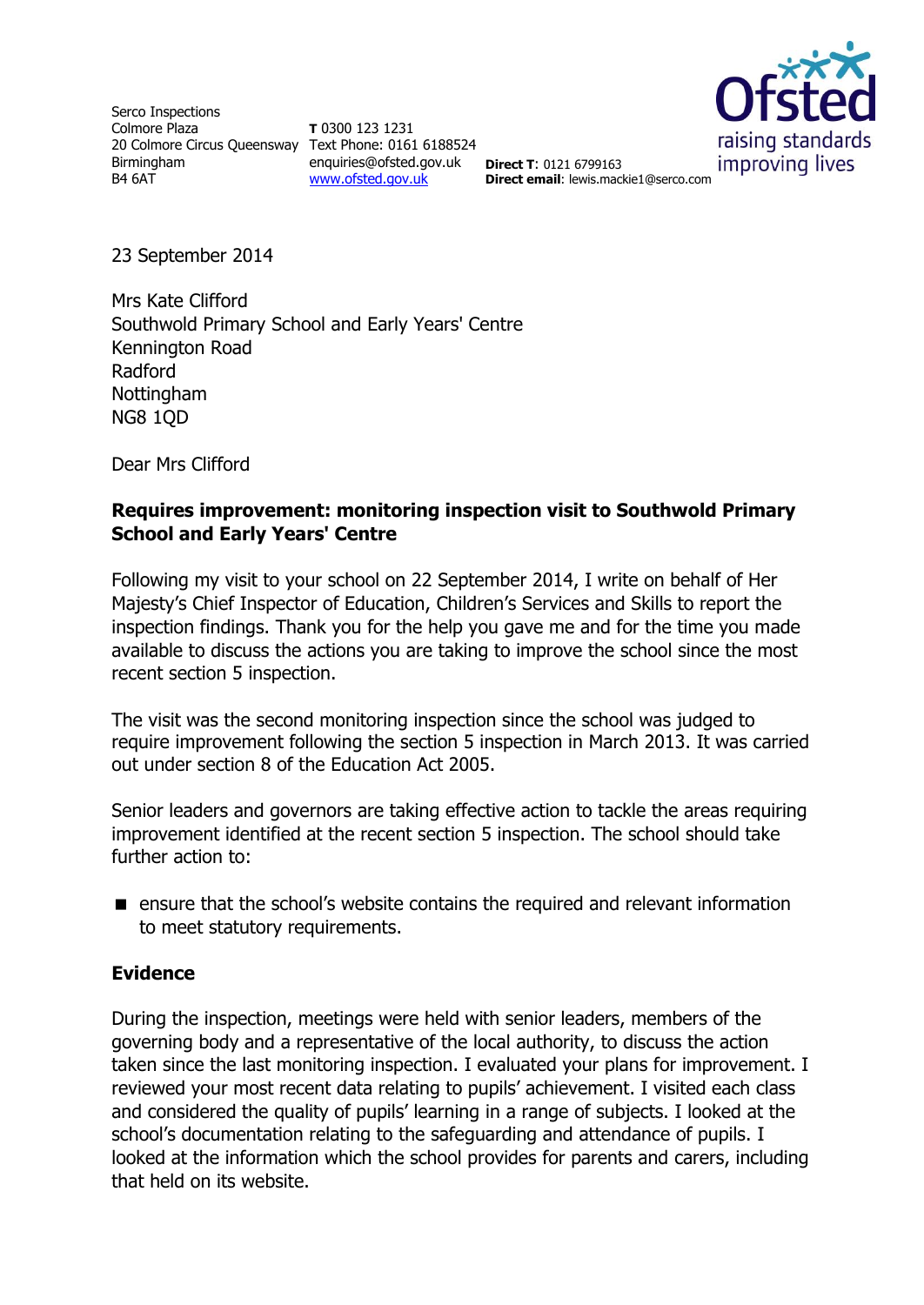

# **Context**

Since the first monitoring inspection, two teachers have left the school at the end of the summer term 2014. The governing body has appointed two newly-qualified teachers to teach pupils in Year 4 and Year 5. An experienced teacher has been appointed to teach pupils in Year 3. The three teachers commenced their positions in September 2014. One new member of the governing body has been appointed.

## **Main findings**

You have kept a closer eye on pupils' progress by introducing half-termly assessments. This has led to more robust discussions with teachers about each pupil and how well they are doing. Consequently, pupils' next learning steps are identified for the following half term; pupils who are falling behind are provided with a support programme to help them catch up. Pupils who are doing well are set more challenging targets.

Your visits to lessons are showing that teachers are using this information to set work which is, mostly, set at the right level of difficulty for pupils. Teachers are checking more closely during lessons how well pupils are doing. This is because teachers are asking more precise questions to check on pupils' understanding as well as to challenge their thinking. This is helping to move learning forward more quickly during lessons and inform the planning of subsequent ones. The combination of these approaches has resulted to improvements in the quality of teaching. This has led to pupils making faster progress in each year group in reading, writing and mathematics.

Governors' appointment of an attendance officer has helped to raise parents' awareness of the importance of their children attending regularly and being on time for school. More rigorous systems for following up pupils' absence, checking lateness and reasons for taking children home before the end of the school day, are working well. As a result, pupils' attendance rates have increased; and the number of pupils being late for school has reduced.

Your school improvement plan more sharply focuses upon the key areas for improvement. The introduction of clearer measures of success is helping governors to hold senior leaders to greater account for the pace of improvement.

You have continued to increase the amount of information given to parents and carers. This is helping them to support their child's learning at home more effectively. However, information on the school's website in relation to, disabled pupils and those who have special educational needs and the school's use of the primary sport funding, is not up to date. Consequently, this does not meet statutory requirements.